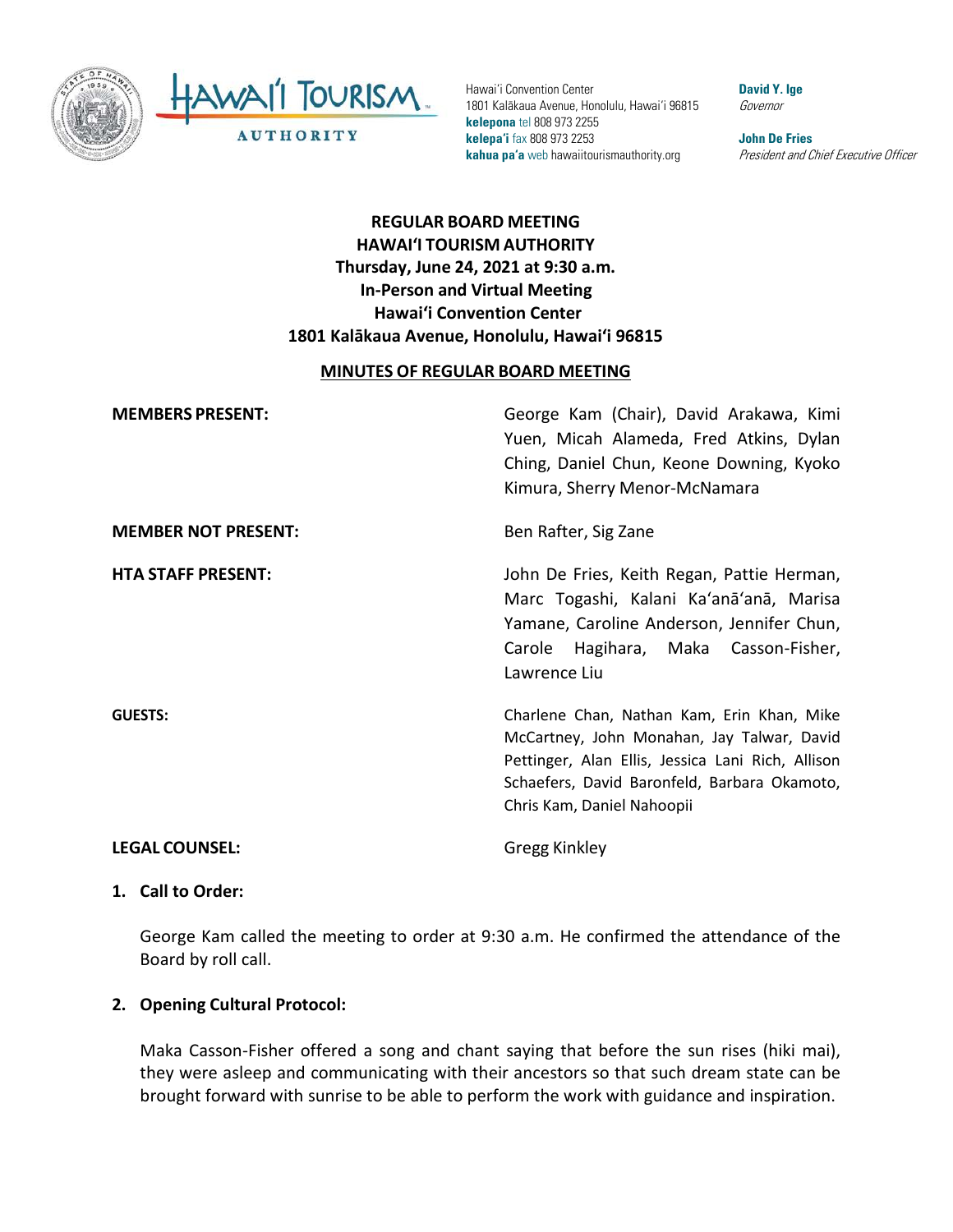## **3. Approval of Minutes of the May 27, 2021 Board Meeting:**

Chair Kam requested a motion to approve the May 27, 2021 Board Meeting. Micah Alameda made a motion and it was seconded by Daniel Chun, and unanimously approved.

## **4. Report of Permitted Interactions at an Informational Meeting or Presentation Not Organized by the Board Under HRS section 92-2.5(c):**

Chair Kam asked whether there were any permitted interactions and there were none.

- **5. Report of the CEO Relating to Staff's Implementation of HTA's Programs During May 2021:**
- **Major Market Management including Destination Marketing Management Services**
- **Global Meetings, Conventions and Incentives (MCI) Program Management Services, Responsible Tourism**
- **Support of State COVID-19 Mitigation Efforts**
- **CEO's Assessment of Priorities for the Next 30-60 Days**

Chair Kam recognized John De Fries to provide an update. Mr. De Fries said that the CEO report containing activities of the past month has been uploaded and they would be open to answer any questions. Mr. De Fries reported that the priorities for the next 30 to 60 days would be centered in caring for Hawaiʻi. He noted that the President Carla Murray and SVP Bob Kharazmi of Marriott International committed themselves in supporting HTA to the fullest extent during their meeting late last month. He shared his thoughts on a Washington Posts article, "How to be a better tourist in Hawaiʻi according to locals". He reported that he provided an update at the Senior Leader Policy Meeting yesterday regarding visitor arrivals from June 13 to 19, visitor arrival forecast by DBED and UHERO, and tax generation which is estimated at \$227.43 million for FY 2021. He added that there are major concerns with the slowing down of vaccination rate in Hawaiʻi and with the spread of COVID Delta variant in their key markets and that their priority is to keep the spread from happening as best as they can. He informed of Star Advertiser's editorial page write-up about vetoing HB 862 to allow the tourism authority to succeed and added that organizations are making their desires known in support with HTA. He said that they will continue working on the Change Management Plan which will be discussed later.

Mr. Alameda thanked the HTA Board and staff for their efforts for the Merrie Monarch Festival will happen this year and for He for the rolling out of the platform series, Nūhou Mondays, which highlights a project to preserve and digitize the Hawaiian language newspapers by Bishop Museum.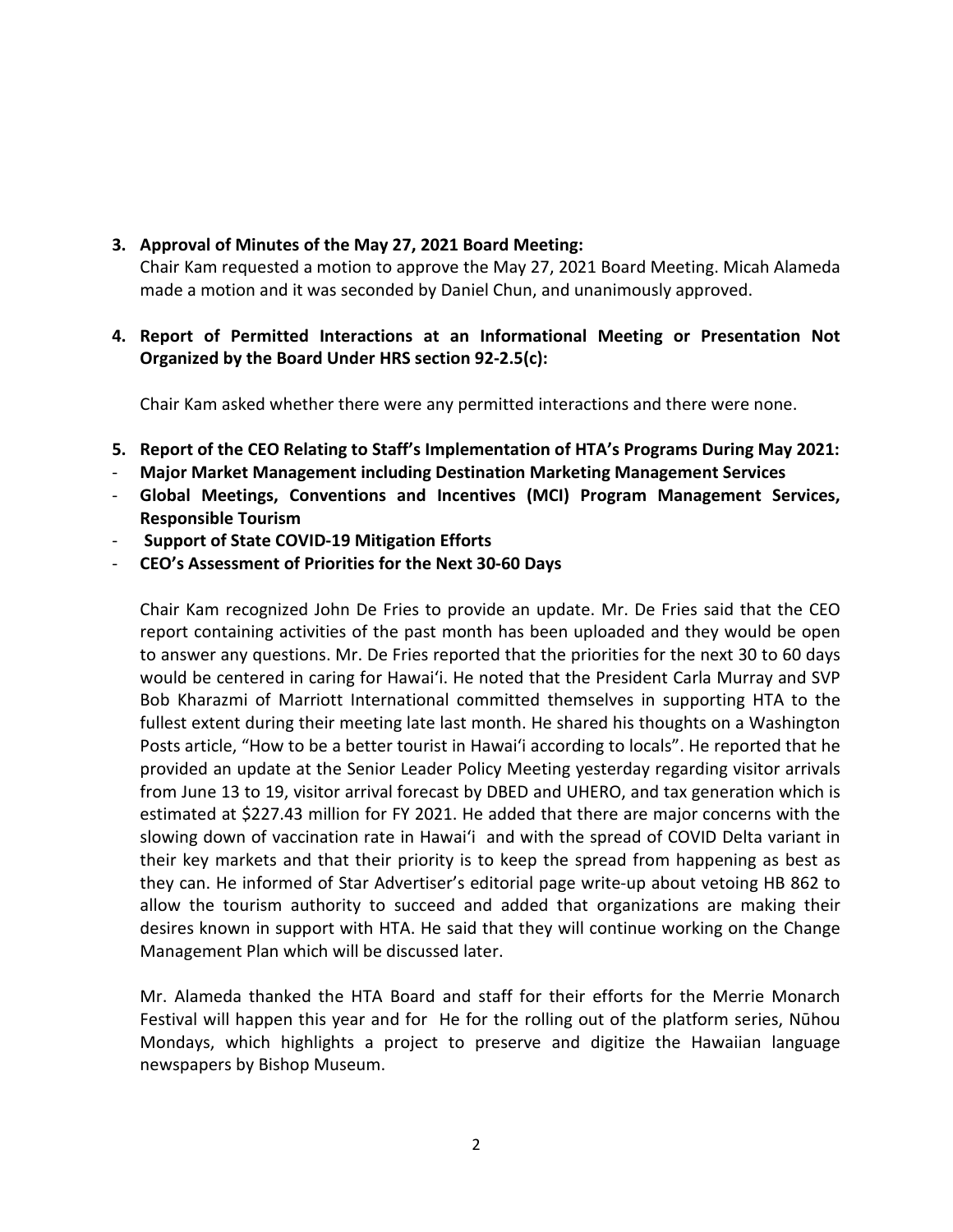Ms. Yuen asked Ms. Anderson to highlight the implementation of the DMAP project in each of the islands. Ms. Anderson reported that for the Kauai DMAP, they will be providing funding to the Kauai County to help them market and educate potential visitors on different modes of transportations. She added that they will be helping them to open up retail and networking space for vendors that make Kauai-made products. She said that they supported Maui visitors at the Convention Bureau and they produced brochures related to their County's Mālama Maui mandate without producing any HTA funding yet. She noted that they convened meetings with state, local, federal agencies to address immediate impacts to the Hana area. She added that they will be meeting with the steering committee of Oahu next Friday for their affirmation of the action plan which will undergo the Board's approval on July. She reported that they've been working with the County and IHCB in working on the issues of three hotspot areas: Hilo Valley, Green Sands Beach and Pololū Valley.

### **6. Presentation and Discussion of Current Market Insights and Conditions in Hawaiʻi and Key Major Hawai'i Tourism Markets**

Chair Kam recognized Jennifer Chun to provide an update. Ms. Chun reported that because of the timing of the BOD meeting, the visitor stats will not be available until next week. She noted that the DOT has preliminarily collected \$36.5 million TAT for May which was \$165.5 million YTD for Fiscal 2021 and down 70.2%. She added that the Fiscal 2020 YTD TAT Collections of \$555.6 million is down \$390.1 million.

Ms. Chun reported that the hotel occupancy for May is at 61.5% at \$288 ADR and \$177 RevPAR rate which is lagging compared to 2019. She noted that the occupancy of vacation rentals is similar to 2019 and the ADR is significantly lower than 2019. She noted that the 2021 room night supply is inching up to the 2019 levels and that there are much less vacation rentals inventory compared to hotels. She said that air seats to Hawaiʻi are going towards 2019 levels although flights are greater in 2021 than in 2019 because of the aircraft configuration that are flying in. Ms. Chun provided a walkthrough of how to navigate the Symphony Dashboards which is now live in the HTA website.

### **7. Presentation by the Omnitrak Group of the Resident Sentiment Survey Results**

Chair Kam recognized Chris Kam to provide an update after Ms. Chun's presentation. Ms. Chun provided a brief history of the frequency and updates made with the Resident Sentiment Survey. She said that they will present the Spring 2020 Resident Sentiment Survey, noting that the current contract includes the option of focus groups with 4 to 6 participants per group (Oʻahu, Maui, Molokaʻi, Lānaʻi, Kauaʻi, Hilo and Kona group) consisting of Hawaiʻi residents ages 18 and above She noted that they will have a brief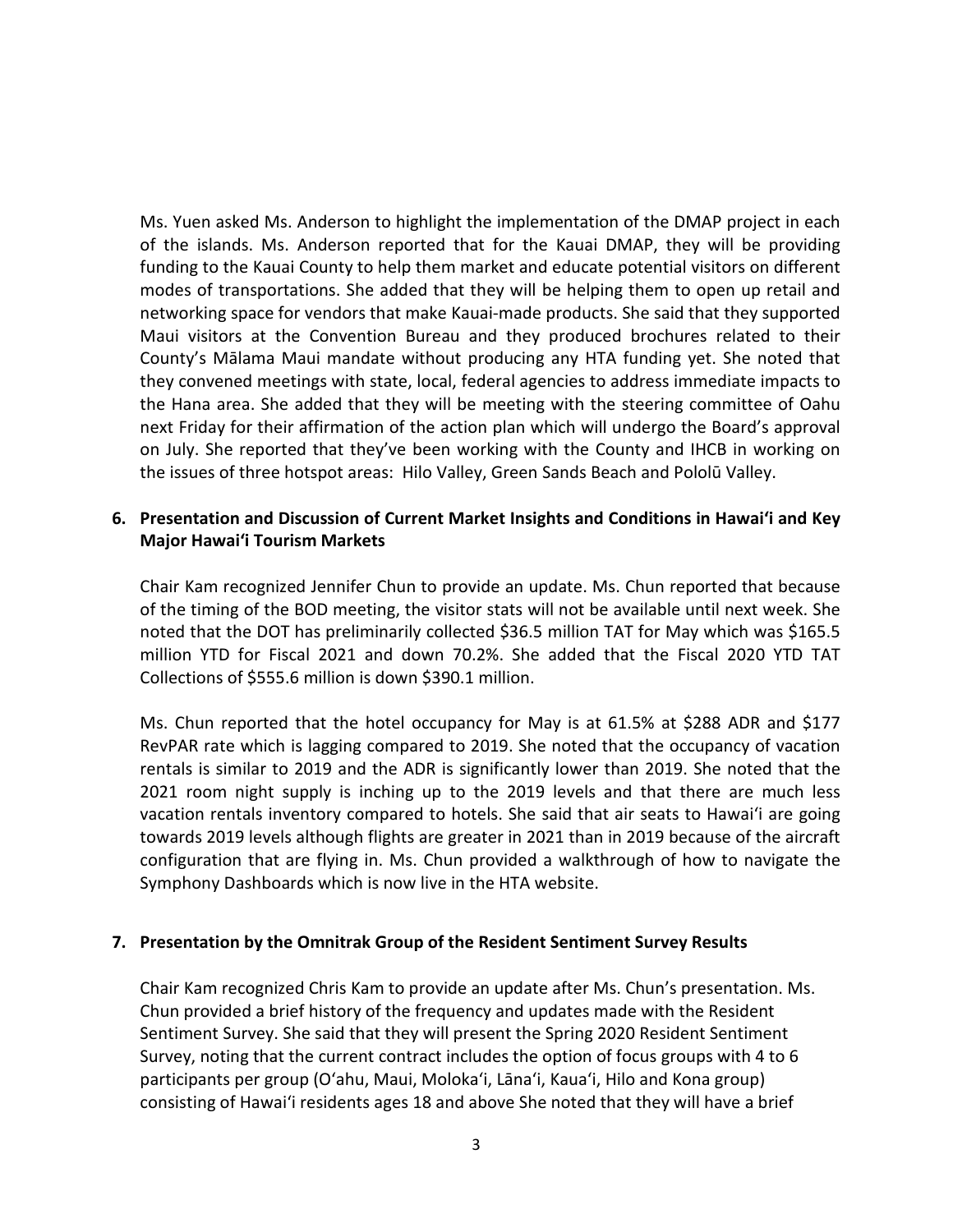discussion about the issues of focus groups.

Mr. Kam reported that the growth of the industry, growing people's concern, and the pandemic enabled them to re-evaluate the resident sentiment survey. He noted that added in the survey is the item "Is tourism in Hawaii worth it?" which gained 3 out of 1 response affirming that the industry is worth all the issues that it is associated with. He said that the following have the strongest positive perceptions: people from Oahu, 55 to 64 years old at 82%, \$100,000 and above income, living in Hawaii for 20 years up at 77% (74% are born in Hawaii). He added that those with the highest negative perceptions are as follows: 18 to 34 years old at 30%, and less than a year residency in Hawaiʻi 32% (40% born in Hawaii). He said that resident benchmark ratings of current efforts to better manage tourism are mixed, with a little more than half not agreeing that they were going well and under half agreeing and not sure. He said that this sets the stage for improvement of tourism and that initiatives that grow the economic and quality of life integrated with managed tourism efforts hold the most influence for improving resident sentiment.

Mr. Kam reported that more specific strategies that can be implemented to managed tourism fell under three tested categories: Regenerative, Accommodations, and Access. He noted that the following resonated with the residents: visitors and residents education to Mālama each other, encouraging visitors to volunteer and give back (Regenerative); elimination of illegal vacation rentals, stopping approval of additional vacation rentals and building units (Accommodations); and charging visitor access fees to state parks and trails, and designation of resident only days of the week at some state parks, beaches and trails (Access). Mr. Kam reported that data shows that the strongest drivers of resident sentiment are having programs associated with improving the economic impact of the visitor industry (supporting local businesses and other industries and creating well-paying jobs) and quality of life (creating shopping, restaurants and entertainment opportunities, sponsors festivals and enhancing quality of life). He stressed that it's not only Managed tourism that's going to drive resident attitude towards the visitor industry.

Mr. Ka'anā'anā said that the resident sentiment is one of the four key KPIs from the strategic plan. He noted the importance of the data presented for improving resident sentiments and that the DMAPS are directly correlated to the three top things which are driving the economic impact, quality of life and managed tourism. Ms. Chun noted that when the survey was fielded, there were DMAPs that were completed and so with the next round of the resident sentiment survey, there will be implementations that have happened and this will be a good indication to see the difference.

Ms. Kimura asked the difference between 2019 and 2021 data. Mr. Kam responded that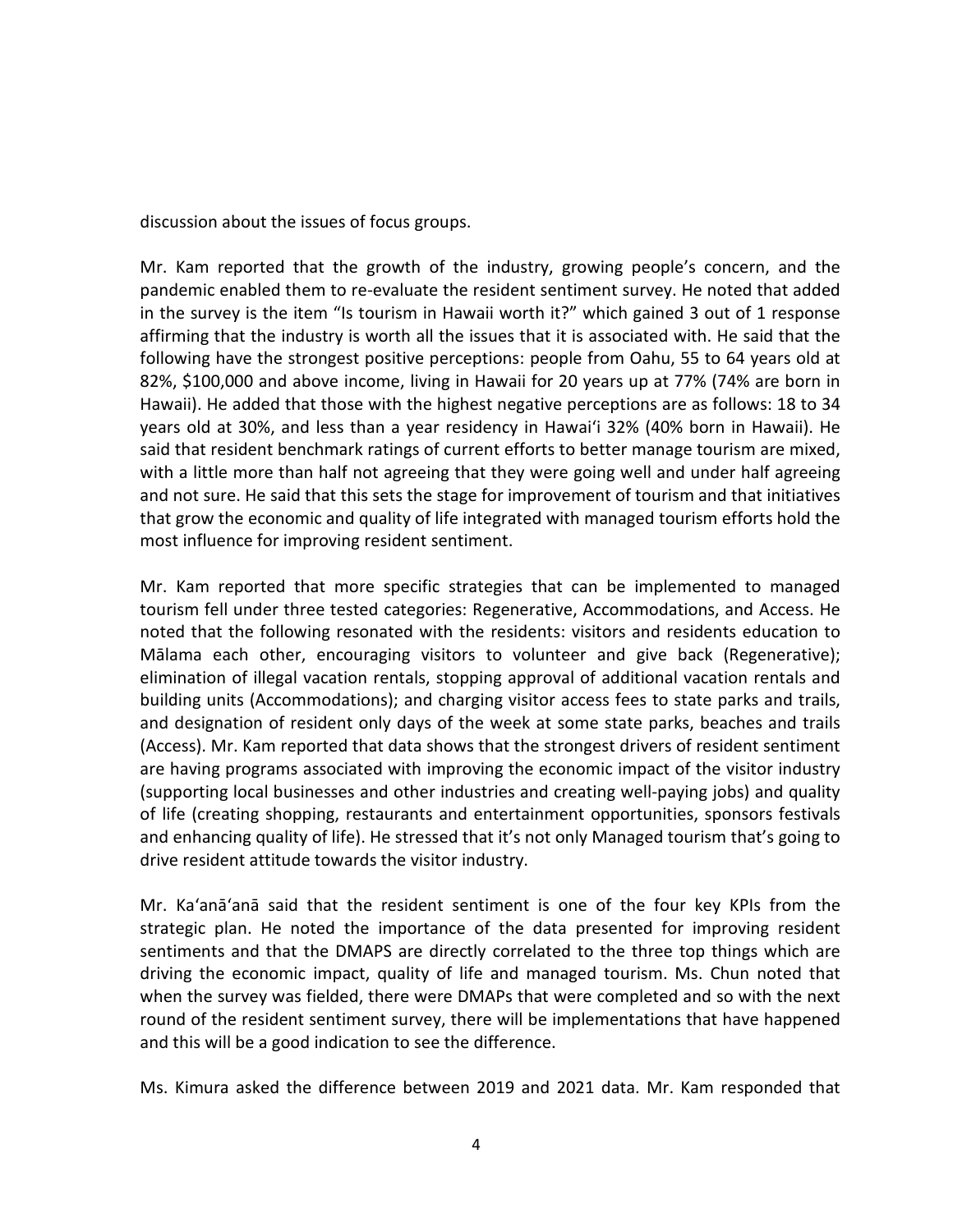there is basically a decrease in 2022 resident sentiment compared to the previous years, which is part of the general downward trend. He suggested that despite the drastic changes in volume that the market have, people have the set of attitude about the visitor industry at this point which will take time to resolve and turn around.

Mr. Chun asked their thoughts on the discrepancy between 3 out of 4 residents who thinks tourism is worth it compared to the lower percentage of residents who thinks tourism brings in more benefits than problems. Mr. Kam responded that people still see the industry as one that does have a certain amount of frustration associated with it (i. e overcrowding, traffic, higher cost of living) but decides that it's still worth it after contemplating on it. He added that they still favor having this industry rather than not having it and managing tourism is one of the things that will make them feel better as long as it's integrated with economic benefits and quality of life. Mr. Arakawa said that HTA and their partners need to do a better job in communicating and educating the public and policy makers about efforts in addressing the concerns of the residents. He cited a good example of Ms. Anderson's presentation and doing this more will make these numbers change.

Mr. Atkins asked about the timing of the next survey. Ms. Chun responded that the intention is to do a request for biannual proposal for Fiscal 2022 and that she hopes to field it in summer and early spring and winter so the duration is more even. Ms. Chun asked what topics the Board wanted to focus on if they wanted to have focus groups. Mr. Chun responded that twice a year will yield the results they want and that focus groups will help with one key piece that's missing which is the two-way communication. He added that this will enable them to hear from the community like the types of changes they wanted to see, ideas to make changes with regards to managing tourism and from there can see how it aligns with the DMAP and other initiatives that they're doing and to build trust. Mr. Atkins agreed with Mr. Chun and said that the next survey will be done differently in that they have a benchmark and that when they do it, it will be revealing with all the questions asked during the pandemic giving time for the residents to think about no tourism and the explosion of numbers coming to Hawaiʻi.

The Board continued to discuss Mr. Downing's suggestion about asking the community what their questions are and Mr. Arakawa's suggestion to use the DMAP community meetings to get the questions. Ms. Chun noted that the focus groups will be small groups (4 to 6 people per island) delving about specific issues and not any community meeting. She added that the Board should be aware that the DMAP people may have different questions than the questions asked with the resident sentiment survey and might not have direct connection with Mr. Kam's presentation. Ms. Herman said that she wanted to be sure not to revisit the DMAP again with the focus group. She added that people on the focus groups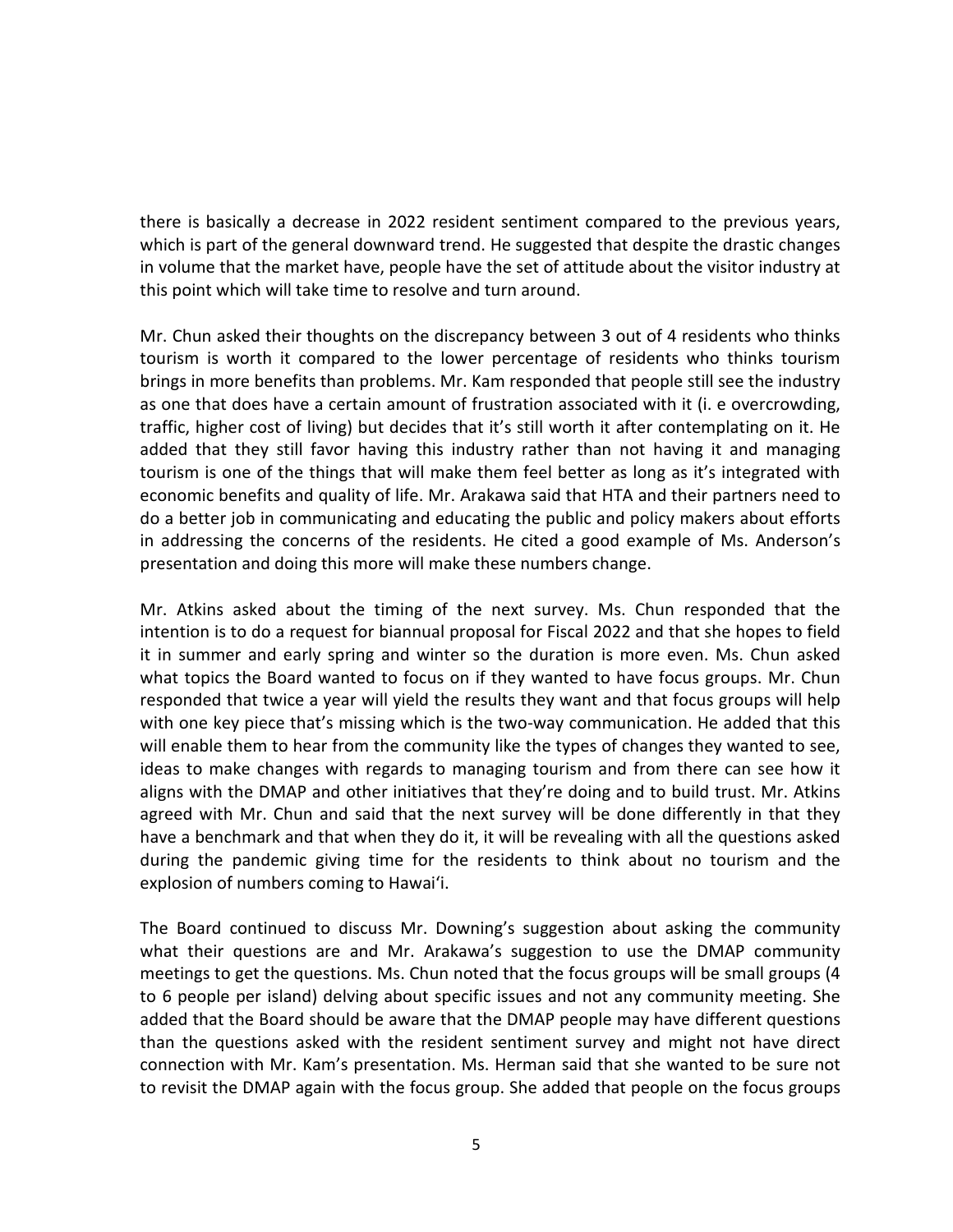should be handpicked to have a healthy debate between them because getting a group, like the beach masters, will garner the same opinion. Mr. Chun asked Ms. Chun's thoughts on the topic that will be helpful to pursue with the focus groups in the context of resident survey. Ms. Chun responded with the survey results available, asking people about their thoughts on what are the problems and how to improve efforts to manage economic benefits of the visitor industry with the resident's quality of life will tie in to the questions that the HTA is asking in the survey. Mr. Arakawa suggested that the staff will have to discuss about it and provide a proposal for the Board to approve.

Mr. Regan read a question from Sen. Glenn Wakai asking about the goals for the various categories, that HTA should be creating a plan to hit those goals and that HTA can and should do to define success. Mr. De Fries responded that the conversation that just took place is part of it, and he would be happy to spend more time with the Senator to make sure that they're addressing his questions and to work with OmniTrak as well. Mr. Arakawa responded that it's about taking the data of the resident survey and what HTA's next steps are and timeline to get there and that the Board would be happy to listen to next meeting. Mr. Chun said that he thinks it's the work that they're doing now and just needs to do a better job at communicating the great work that's happening to try to change the sentiment. Mr. Regan said that with defining success, he thinks that it's about setting targets and establishing target benchmarks, goals to look at and try to achieve in order to succeed. Chair Kam said that they all agree with that which will be discussed in agenda number nine. Ms. Yuen commented that the drivers of the resident sentiments will help HTA do what the Senator is asking for in prioritizing next steps.

# **8. Presentation of the Hawaiʻi Tourism Authority's Visitor Satisfaction & Activity Report (VSAT) Special COVID Survey**

Chair Kam acknowledged David Pettinger, President of the Anthology Research Group, to provide an update. Ms. Chun reminded that this is a special survey that is separate but related to the normal visitor satisfaction activity survey. Mr. Pettinger reported that this is the third survey which has been done every three months since December. He noted that the online survey was conducted on June 2 to June 8, 2021 among 498 U.S. Mainland visitors who were in Hawaiʻi from May 15 to 24 with a 4.39% margin of error at a 95% level of confidence. He said that visitors are almost entirely universally aware of the requirements before coming to the island. He noted that the percentage of difficulties with the testing process decreased compared to the first survey. He added that many of the issues encountered are problems with the Hawaiʻi Travels website which have increased significantly to 29%, high cost of testing at 23%, issues with testing partner at 21% and with confusion regarding the type of test requirement at 20%. He noted that the problem with a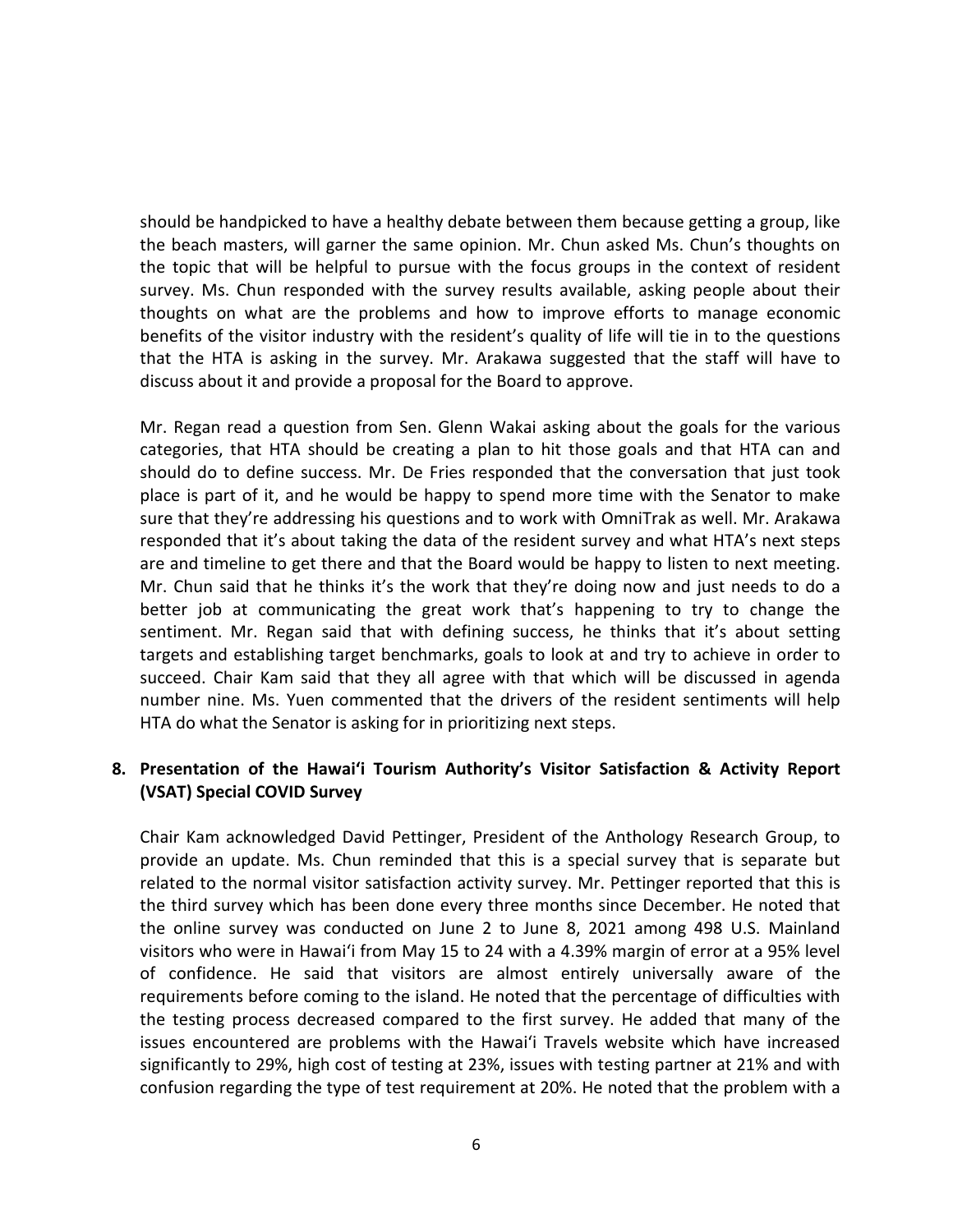72-hour window for test results being unreasonable dropped from about 50% to 12%. He said that there's a decrease in the number of tourists who were aware of limited tourism amenities and that nearly everyone were aware of the local government mandates.

Mr. Pettinger reported that visitors having excellent experience during their stay had significantly decreased from 85% to 76% although most visitors had a fairly good experience. He added that the higher income and multi-island visitors were less satisfied than the lower income and single island visitors. He noted that this could be due to the testing and travel protocols in place from going to one island to another. He added that to increase their ratings to excellent mark, factors such as limited amenities and restaurant capacity, confusing rules related to COVID -19 and overcrowding needs to be improved. Mr. Pettinger reported that the current visitor satisfaction rate decreased from 2019 prepandemic though still at high levels of satisfaction. He said that the likelihood to recommend Hawaiʻi to relatives and friends in the next six months is down to 64% and that those likely to recommend are from 18-34 age group and with a single island visit. He added that 20% of those who are unlikely to recommend said that they will recommend Hawaiʻi once the pandemic is over saying that travel is a hassle at this time and testing requirements are unreasonable.

Mr. Pettinger reported that components contributing to levels of excellent satisfaction are friendliness of hotel workers and residents at 79%, shopping and attractions at 61%, dining and restaurants at 56% with 14% saying it's below average or terrible, hotel and lodging at 73%, air travel/airport experience at 57% with 17% giving a below average or terrible score, ability to do things at 54% with 18% giving low scores, and ground transportation at 51% and 21% low scores. Mr. Pettinger said that when repeat visitors were asked to compare of their pre-pandemic visit to the present visit, 13% of them said that overall the trip was a lot more enjoyable, 19% are somewhat more enjoyable, 25% said that there were no difference with 44% saying it's much less or less enjoyable. He said that when asked why it was less enjoyable and a lot less enjoyable than their previous trip, 24% mentioned the limited availability or capacity of restaurants and attractions, 22% for too many COVID restrictions, 16% for rental car availability or cost, 13% for overcrowded with long lines or wait times to get where they wanted to go, and 11% for need for COVID test results. He said that overall visitor satisfaction dropped from pre-pandemic to during pandemic trip at 19% with a decrease in the ability to do things at 40%, in dining or restaurants and ground transportation at 34% and 33% respectively, in shopping and attractions at 30%, air travel or airport at 28%, friendliness and hotel or lodging both at 13%.

Mr. Pettinger reported that for trip expectations of the overall sample, there is an 8% decrease of those whose trip exceeded their expectations, stayed at 52% for those who met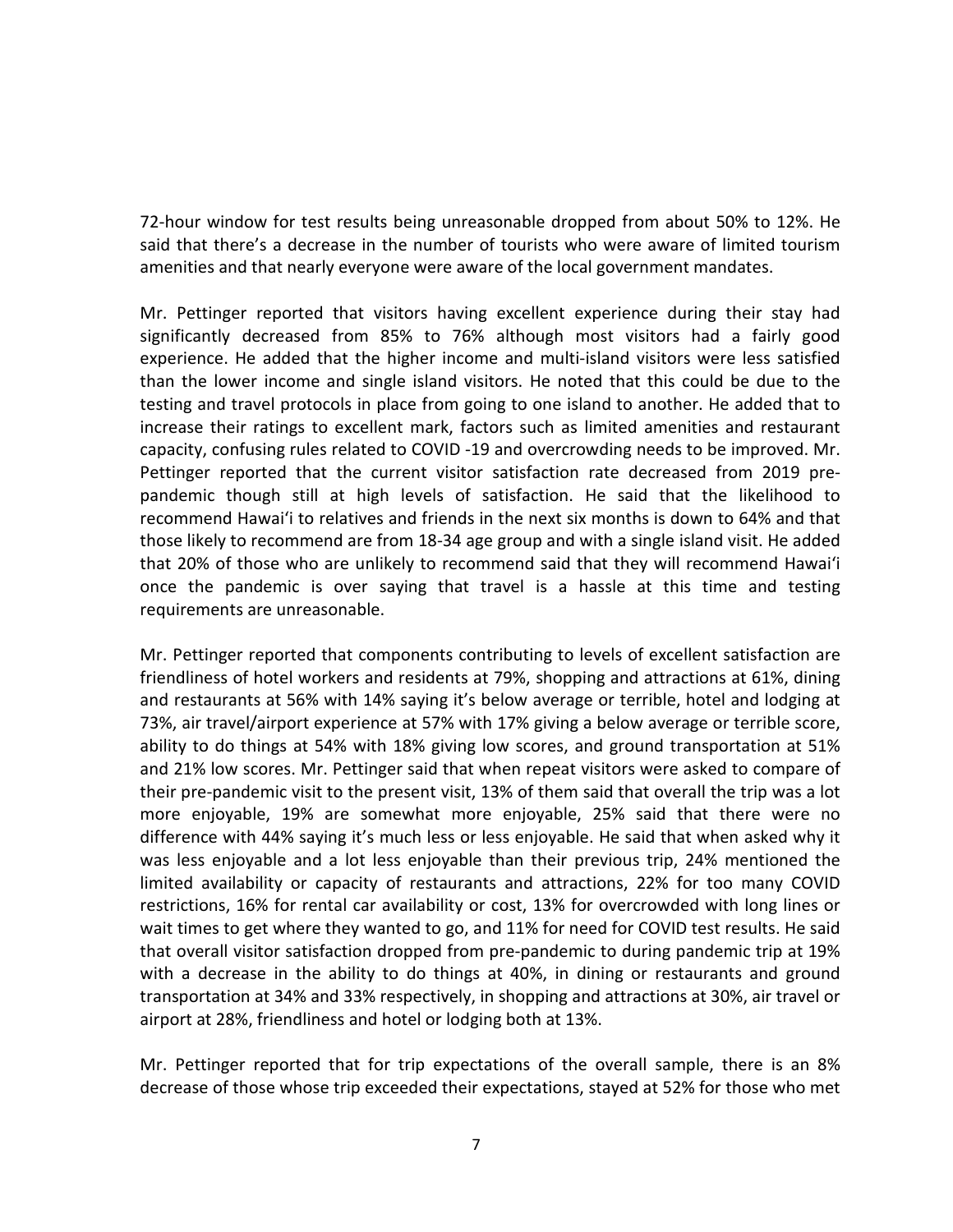their expectations and 14% was left disappointed based on their expectations before coming to the state. He noted that first-time visitors were likely to feel their trip exceeded expectations and is highest among travelers under 35 years of age and declines with age. He added that the more affluent visitors (combined incomes above \$100,000) were less likely to agree that the trip met their expectations. He noted that the highest reasons for disappointment were difficulty in getting reservations at restaurants or attractions and mask wearing at 15% or restrictions and closure of business and attractions at 14%. He noted that there are a wide distribution of factors contributing to their dissatisfaction which includes too expensive, too crowded and lack of rental cars based on the number of visitors in the islands compared to before where there's more of clustering between quarantine and closure of businesses. He noted that as more visitors arrive and expectations increase, fewer visitors indicated that they were able to do all of the activities they planned to do. He added that what got in the way was the difficulty accessing restaurants and attractions and inability to rent a car as the top concerns. He said 56% will likely visit Hawaiʻi again whenever they want to regardless of the pre-visit requirements, 23% will visit again once the pandemic is over and most or all of the COVID mandates are removed, 11% will visit again when there is no quarantine and testing required, and 10% had no plans to return which is especially true among visitors from the U.S. East who have a harder time getting to Hawaiʻi.

Mr. Pettinger reported that Hawaiʻi's relatively low infection rate's importance for deciding a trip saw a fairly flat rate in the course of the survey since December with 56% saying it has no bearing or impact. He said that their perception to COVID-19 impact on health saw an increase of 6% from 2% for those who see it as not a concern to public health. He noted that the proportion of visitors who feel skeptical about the government's position regarding COVID-19 has risen from 12% to 19% within three months. He added that 89% of the visitors were fully vaccinated and only 8% said that they will not get vaccinated. He noted that repeat visitors, more affluent and higher education categories are more likely to be vaccinated. He added that 92% of those who chose not to be vaccinated don't see COVID 19 vaccine as an incentive to get vaccinated, 3% gets them more motivated to get the vaccine, and 5% are somewhat more likely to get it. He said that the relaxed mask wearing mandates impacts roughly one in four respondents in their likelihood to visit Hawaiʻi again. Mr. Pettinger reported that the Safe Travels website continues to be the universal source of information at 93% and families and friends as 38%, GoHawaii.com at 28%. He noted that the response rate is higher than average for this survey and the proportion of visitors at the highest income category is at 16% from 18% and tends to have lower level of satisfaction than less affluent visitors.

Mr. Ka'anā'anā said that this is the second of the four KPIs in the strategic plan that HTA is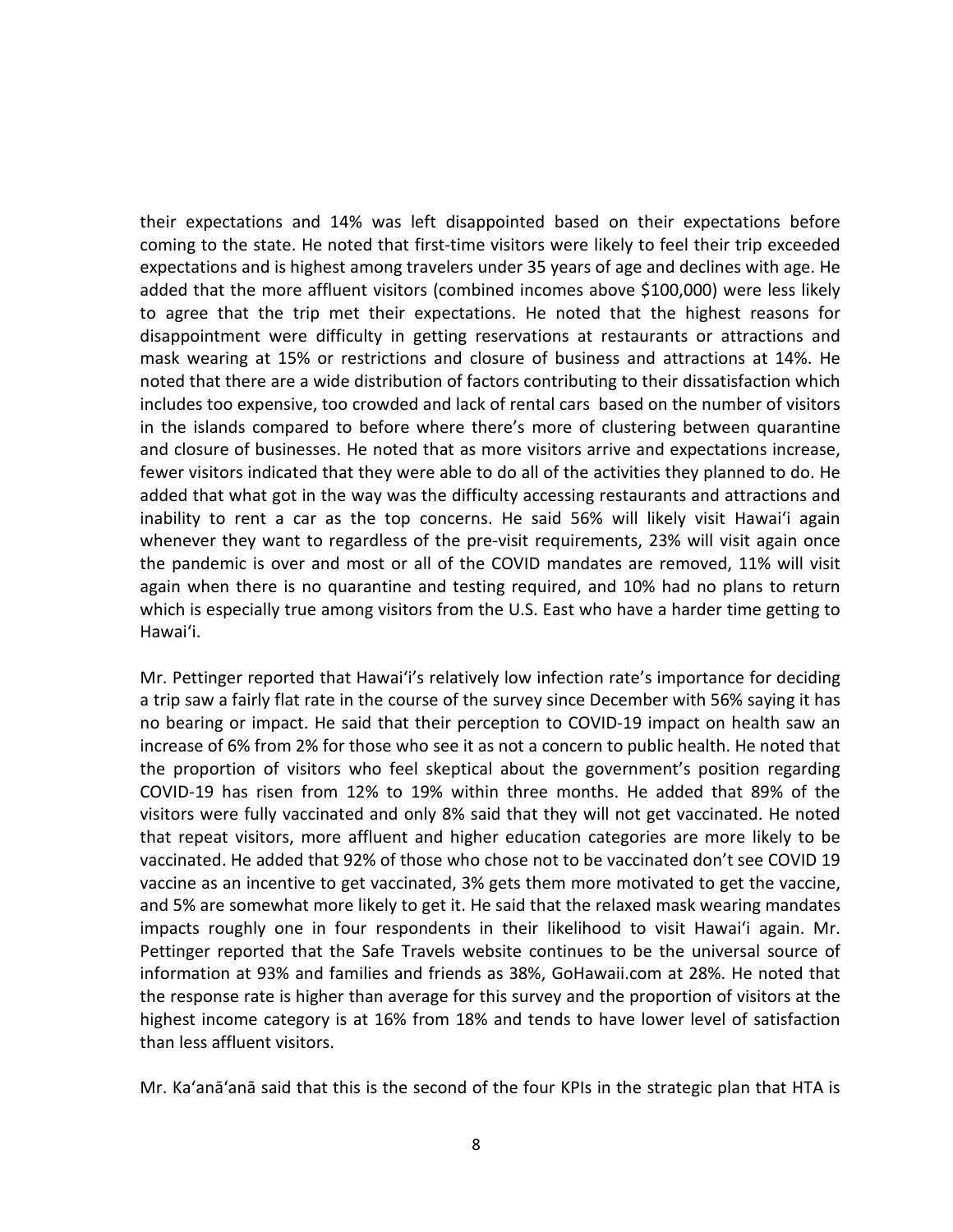focused on addressing to measure success and accountability for its work. He acknowledged Mr. De Fries for participating and coordinating in the senior policy leaders meetings about Safe Travels. He asked what can be done with technology as an agency to strategically manage tourism, how to advocate opening businesses and what it looks like for residents, jobs, economy and visitor experience.

Mr. Ching noted that when the population can't get the basic necessities like food, it's changing their sentiment which puts a burden on other businesses and in turn put stress on local people working on these businesses. He added that hotels are somewhere between 50% to 60% capacity. He added that during the pandemic, locals were able to go to restaurants that they didn't usually go to and now can't get in because of advanced bookings and reservations from visitors. Mr. Atkins said that in their hotel in Kauai, they're at about 60% and the six feet in between the tables confine them to the numbers with five days out in terms of reservations. He added that they are also experiencing a 20% to 30% no show. Ms. Menor-McNamara agreed and said that they're hearing it from businesses too and that it will continue to linger both on a resident and visitors level until they fully reopen as Hawaiʻi seems to be the only state not fully open.

Chair Kam asked if a 2-week heads up is reasonable so the hotels can plan with reopening fully. Ms. Menor-McNamara responded that that's what she's hearing from some of their members at least. Mr. Ching said that at least a week is needed to plan to provide a good product and service to locals and visitors. Mr. Atkins noted that this is not only a result of the COVID restrictions but that there's a real labor shortage as well wherein activities that used to operate for seven days are reduced to four days. Ms. Kimura said that the labor shortage in Maui is the same with restaurants closing because they can't take a day off. She added that one restaurant is taking in labor force that is just out from college with no background check, interview or anything.

### **9. Presentation, Discussion and/or Action on HTA's Change Management Plan.\*\*\***

Chair Kam acknowledged Mr. De Fries to provide an update. Mr. De Fries read the resolution concluded from the Board meeting in May which includes providing him as the CEO the authority to realign and reorganize the HTA's strategic plan budget and operations with a written summary of the proposal or the Changed Management Plan for submission to the Board for approval on the June 2021 meeting. He referred to item 9A of the handout at their desk with an introductory memo from him itemizing each of the attachments which include the distillation of HTA's 2020 - 2025 strategic plan, new structure and change management implementation plan and strategic communications plan. He noted that Mr. Ka'anā'anā was given the added assignment to spearhead the creation of the plan in May.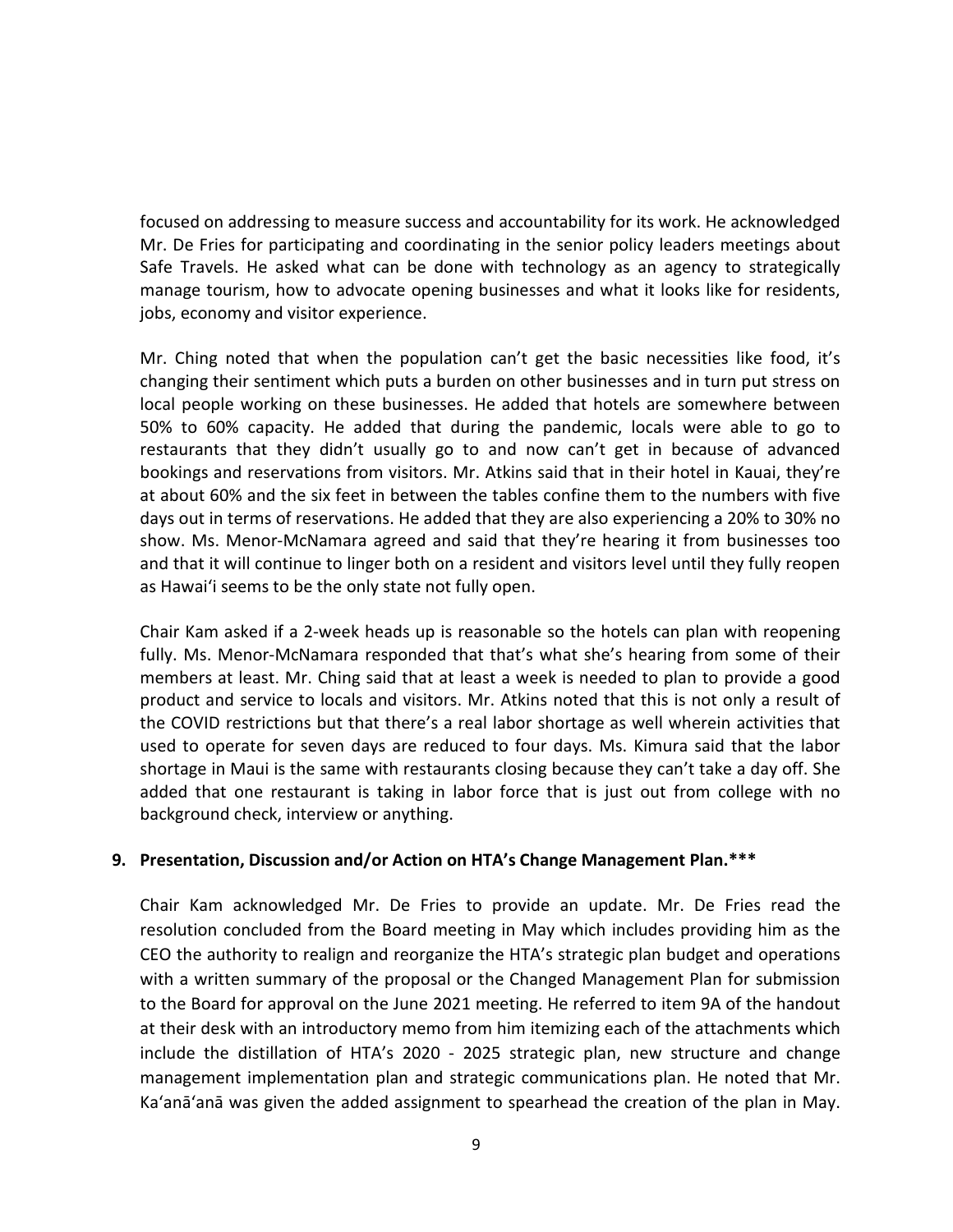He added that the proper name provided by Ilihia Gionson of Hiehie Communications for the Change Management Plan is Papahana Ho'okele Huliau because the plan requires the skills of navigators having the transformative force to deal with. He turned over the floor to Mr. Ka'anā'anā. Mr. Ka'anā'anā reported that the presentation will take them to the 9B attachment with the realignment and reorganization of HTA and its role in the future. He noted that HTA's business model summarizes and aligns HTA's 2020-2025 Strategic Plan which consists of six elements: Drivers (stakeholders), Enablers, Core Areas, Deliverables, Objectives (Pillars), and Goals. He explained that the community, visitors, industries and government that HTA needs to partner with are groups that drive HTA's strategic plan. He said collaborative competition, communication, competencies and cultural values are HTA's toolset (enablers) to engage stakeholders and support its core areas. He added that research, brand marketing & standards setting, community convening, funding and resource development (core areas) are internal functions that support all of HTA's operations and that resident satisfaction, visitor satisfaction, average daily spend and total spending (deliverables) are measures of effectiveness of programs, services and products. He said that the objectives are strategic priorities aligned with the HTA's four pillars and that HTA's ultimate purpose or goal is "Mālama Kuʻu Home" through regenerative tourism.

Mr. Regan led the discussion on the Change Management Implementation Plan. He noted that the plan is a draft and hopes to extract additional information from the Board to help build out the plan. He said that due to time constraints, he will just explain the first column but will take questions for the other columns as well. He said that the strategic plan is a critical component of HTA's activities and that it is a living document that needs to be reevaluated and realigned with the marketing plan and the DMAP to grow. He noted that good and solid corporate governance is needed for the Board to function properly, which means revisiting and updating the bylaws, code of conduct, and procurement. He proposed for new Board members to undergo orientation on HTA's activities and the ability for existing ones to join for them to be refreshed. He added that procurement training for the Board and staff is also needed. He said that they are ensuring the budget left for the current fiscal year are used properly given the uncertainty of what's to happen on the next fiscal year. He noted that organizational structure, job descriptions, organizational chart and employee handbook needs to be reviewed, re-aligned and updated to the new strategic plan. He added that they will continue to participate in providing inputs as representatives of tourism to the HEMA & County Preparedness Exercise. He said that they need to review and support visitor assistance programs and develop safety awareness programs that address visitor-focused safety concerns. He said that it's important to be connected with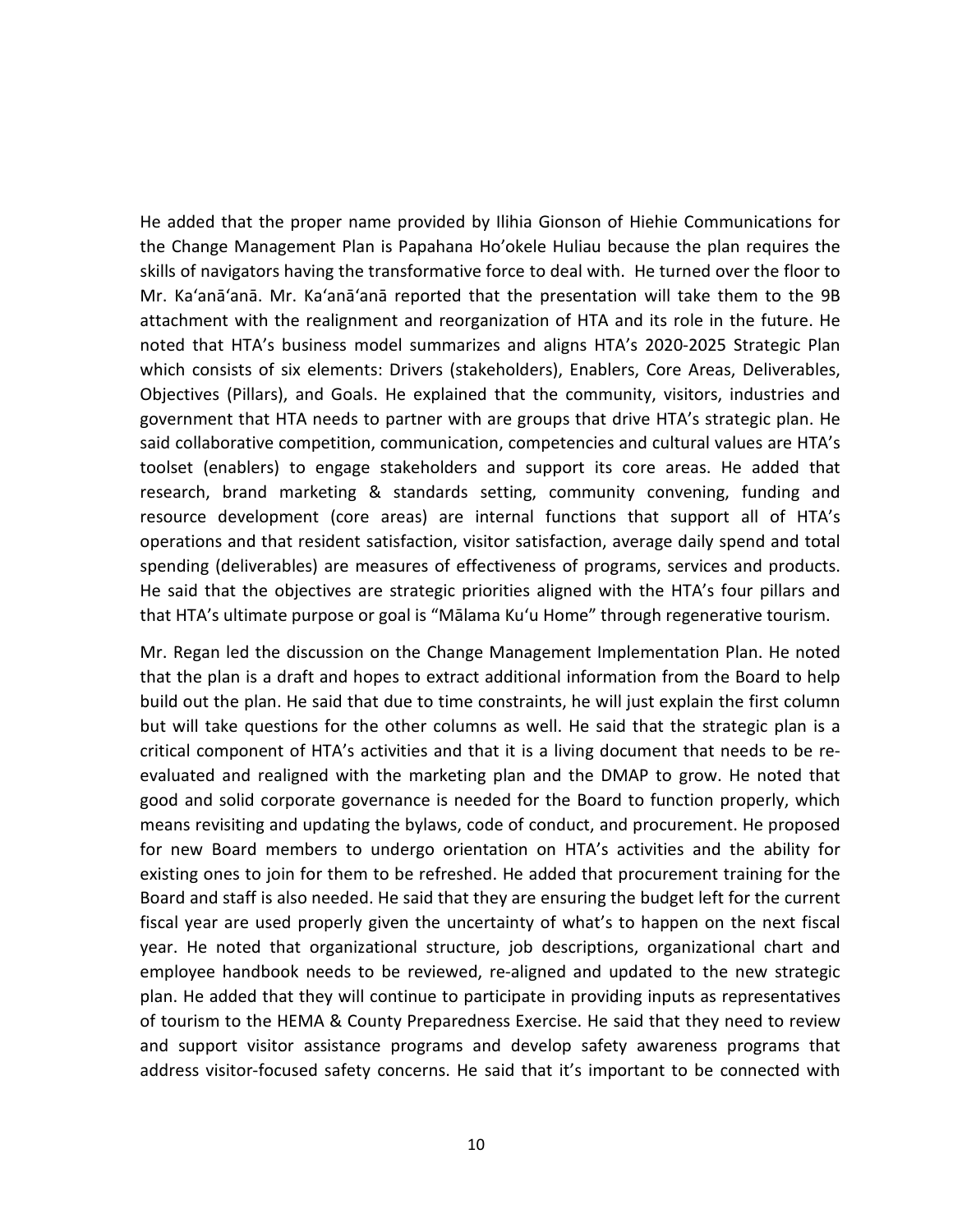the industry, to have focused communications, to share information with the industry and to educate visitors.

Mr. Ka'anā'anā reported that the core areas of the strategic plan are what organized the matrix in the change management plan that they're on. He noted that research and data analytics drive the decision-making that's being done, and they're continually improving and enhancing it. He noted that with community and cultural history, they're focused on taking the program activities and pairing it to set standards, on sustaining these programs and protecting the brand, and on developing the Mālama Hawaiʻi messaging. He said that they are working to ensure that tourism can become a catalyst for other industries like agriculture and to continue with the GMT outreach done globally to ensure consistency in the responsible travel messaging. He added that they need to look at addressing hot spots and building diverse stakeholders to get them to the solutions. He said that they are looking on how to coordinate problems with the government for solutions and how to empower people closest to the problem, how to make resources accessible to them by utilizing technical assistance, and making sure that the community are seeing the benefits. He added that for funding and resource development, they're finding new ways to make resources available and develop funding. He noted that with conservation and resilience, they are looking into how to protect what makes Hawaiʻi Hawaiʻi and on the role that technology has to play in it. He added that Aloha Intelligence will play a key role and Artificial Intelligence will also help them do the work smarter and not harder.

Ms. Yuen and Mr. Chun acknowledged the great job done by the staff. Mr. Atkins agreed and asked if there can be a staff to handle those responsible for different areas of the budget like sports and culture. Mr. De Fries said part of their next steps is to assign the teams for the communication to be direct and concise.

Mr. Ching asked how often they plan to revisit the Strategic Plan. Mr. Ka'anā'anā responded that they will revisit each column yearly to prepare for the HTA Management Plan for the year. Mr. De Fries said that it will be a framework for the monthly BOD meeting which will appear in the agenda. Chair Kam said that some components need quarterly and bi-annual updates so it's a living document that they'll be working to. Mr. Arakawa recognized their work and suggested to look at it again on May and to include it in monthly meetings. He also suggested having a separate committee to track it in the July meeting and the committee can report as part of the BOD and can look at setting priorities, when the budget is known.

Mr. Alameda acknowledged the work and asked if they will try to hit all benchmarks. Mr. De Fries responded that each one is important and it's just a matter of scheduling. Mr. Atkins